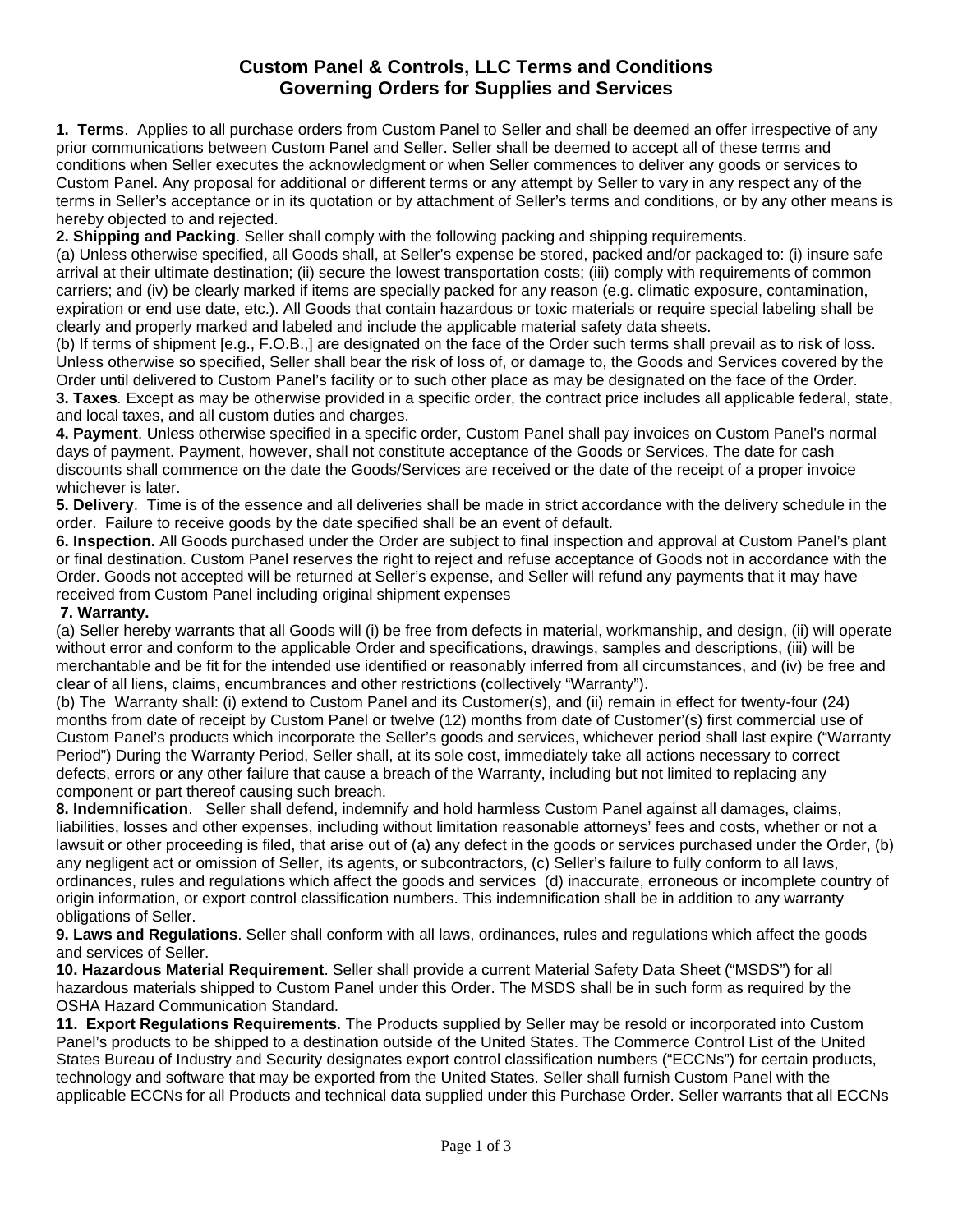furnished to Custom Panel shall be accurate and complete in all respects. Seller shall cooperate with Custom Panel and shall furnish such further information and documentation relating to Seller's Products and technical data as Custom Panel may reasonably require.

## **12. PROPRIETARY RIGHTS, RESERVATIONS AND CUSTOM PANEL MATERIALS.**

**12.1 Proprietary Information.** Seller may receive or become exposed to Custom Panel's' proprietary information, including but not limited to designs, specifications, instructions, forecasts, trade secrets, data or "know how" (collectively "Proprietary Information") Additionally, Seller may develop, solely or jointly with Custom Panel, written, graphic and/or machine readable designs, specifications, data or any other information pertaining to the Goods which is deemed commissioned at Custom Panel's' request and direction and shall be considered a "work-made-for-hire" under the copyright laws of the United States and Proprietary Information. Proprietary Information shall not include information that (a) is already known by Seller prior to the disclosure by Custom Panel; (b) is or becomes available to the general public through no act or fault of Seller; or (c) is rightfully disclosed to Seller by a third party not under a similar obligation to maintain the information in confidence.

**12.2 Confidentiality.** Seller agrees to maintain the confidentiality of all Proprietary Information, and specifically agrees (a) to take all actions reasonably necessary under the circumstances to maintain the confidentiality of the Proprietary Information; (b) to use Proprietary Information only in Seller's preparation for or performance of this Order; (c) to limit access to Proprietary Information to only those employees within Seller's organization who have a need to know, and inform these employees of the provisions of this clause; (d) not to use Proprietary Information for the benefit of any person or entity other than Custom Panel; and (e) not to transmit or disclose Proprietary Information to others without the prior written consent of Custom Panel.

**12.3 Title to drawings and specifications***.* Custom Panel shall at all times have title to all drawings and specifications furnished by Custom Panel to Seller. Seller shall use such drawings and specifications only for Custom Panel. Upon Custom Panel's request, Seller shall promptly return all drawings and specifications to Custom Panel

**13. Seller's Design**. (a) Seller warrants that all goods provided shall not rely, be based upon, or infringe upon any other material, or will violate or infringe upon any Intellectual Property Right of any third party, including, but not limited to rights relating to patents, trademarks, copyrights and trade secrets.

(b) Seller hereby indemnifies and will defend and hold Custom Panel harmless against all damages, claims, liabilities, losses and other expenses, including without limitation reasonable attorneys' fees and costs, whether or not a lawsuit or other proceeding is filed, that arise out of any claim against Custom Panel alleging that Seller's goods, by themselves or as incorporated in Custom Panel's products infringe or misappropriate any third party's Intellectual Property Rights, except for any claims where the sole basis for the alleged infringement or misappropriation arises from Seller's compliance with a specific Custom Panel design or technical specification which gives rise to such claim. Should the goods, or any part thereof, become or be likely to become the subject of any infringement claim for which Seller is obligated to indemnify Custom Panel above, then in addition to its indemnity obligations herein, Seller shall also, without additional cost to Custom Panel, (a) procure for Custom Panel the right to continue using such goods without liability of any kind; (b) modify the goods so that they are not infringing without loss of functionality or increased costs of use, operation or maintenance and to otherwise permit Custom Panel to fully enjoy the rights purchased hereunder at the levels enjoyed by Custom Panel or (c) replace the infringing portions of the goods with non-infringing substitutes. **14. Termination for Convenience.** (a) Custom Panel may, at its sole option, terminate any outstanding order in whole or in part, for its convenience, by written notice to Seller. Upon such termination Seller shall immediately stop work under and shall place no further orders or incur no further cost chargeable to Custom Panel as to the terminated portions except, as to necessary action and costs to protect property in Seller's possession. Seller shall be entitled to the following payments, without duplication, in full settlement: (i) the order price for goods completed and accepted by Custom Panel; (ii) the actual costs incurred by Seller which are properly allocable or apportionable under standard generally accepted accounting practices, to the terminated portion of this order, without any allowance for profit or overhead. (b) Seller will use its best efforts to mitigate such termination charges as directed or authorized by Custom Panel, including and without limitation, (i) efforts to sell the goods or materials and (ii) by using or returning to inventory, at cost, all items of the type carried in inventory by Seller or which are useable by Seller, and so credit Custom Panel therefor. **15. Default and Cancellation**.(a) Each of the following shall constitute a default under any order and Custom Panel reserves the right to cancel, at no cost to Custom Panel, all or any part of any order or orders if (i) Seller fails to make progress as to endanger performance of the Order and does not cure such failure within a period of 10 business days after receipt of notice from Custom Panel, or (ii) Seller does not make deliveries as provided in the Order, or (iii) if Seller breaches any of the terms contained herein, or (iv) in the event of the happening of any of the following: insolvency of Seller; filing of a voluntary or involuntary petition in bankruptcy which is not vacated within 30 days from date of filing; the appointment of a receiver or trustee for Seller; the execution of an assignment for the benefit of creditors or the execution of a composition with creditors of any agreement of like import.

(b) If the Order is canceled for default, Custom Panel shall be entitled to all remedies under the UCC.

**16. Governing law.** The parties rights and responsibilities to each other shall be determined under Virginia law, without giving effect to its choice of law principles.